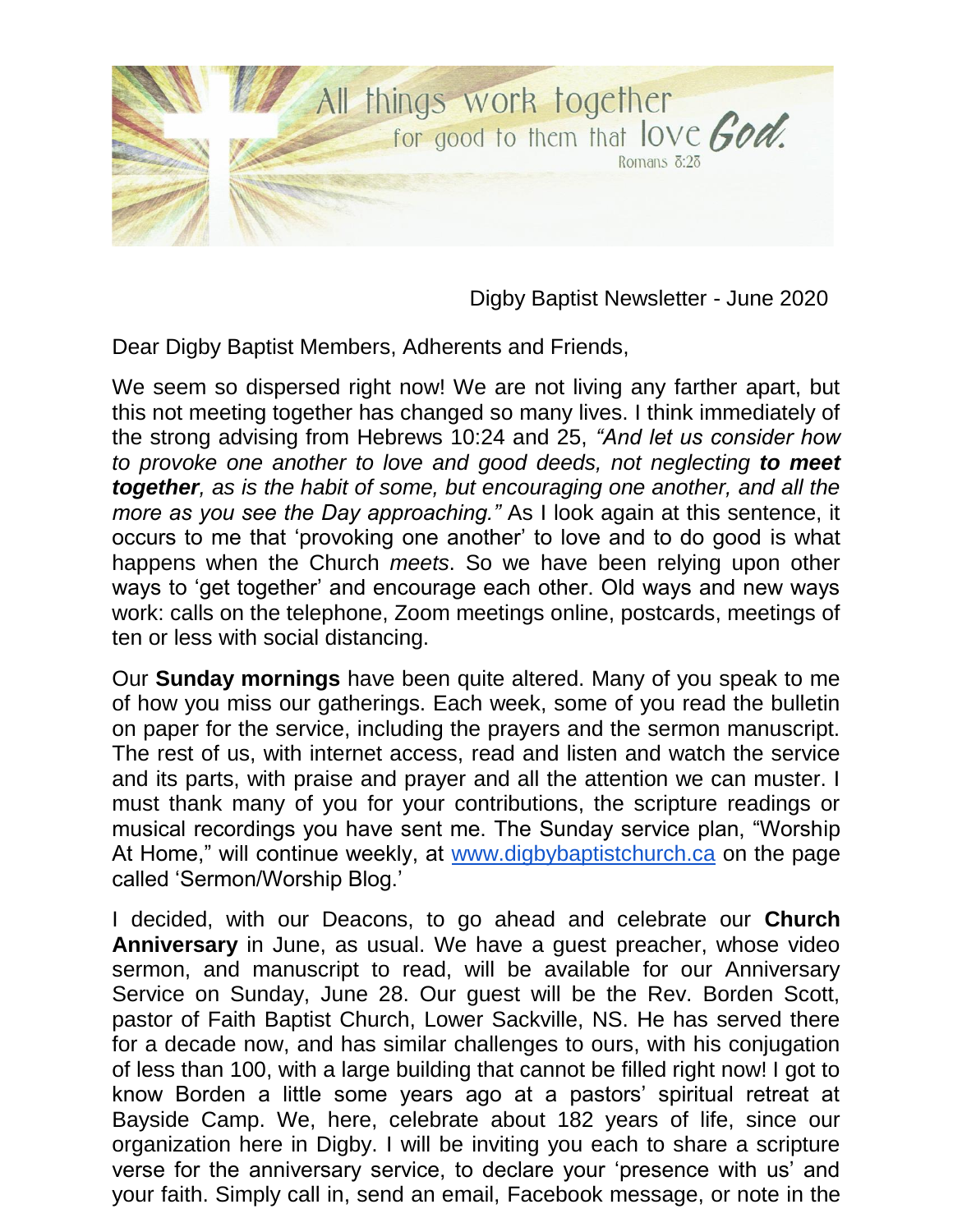mail, with a Bible verse. Even send an audio or video clip, reading it, if you'd like.

Let me also say something about **opportunities to meet**. The regulations and suggestions in Nova Scotia are fluid and changing, even week-byweek, as you well know. Online, Zoom meetings (and other formats) are possible, and a few of our small groups have been using this technology. As of my writing this to you, I believe groups of up to ten people may gather, when we follow the guidelines and various cautions that are appropriate. How exactly, does a small group go about meeting in our Church Hall, one might ask. The answer to this is multi-faceted, and not simple. It is all a matter of avoiding contact with one another (the two metre rule (six feet, six inches), limiting our breathing out of droplets (masks), limiting the surfaces people touch, and keeping things extra clean more often. If your small group would like to meet together in the Hall, please be in touch and we will put together a plan.

These are some of the **practical matters** of being a Gospel people this year! We don't get to worship together, but our worship services are being viewed by more people than ever. We don't get to visit in the hospitals and nursing homes, but we have not had cases of COVID-19 in our region. We do not get to know what this September, or January, or one year from *now*  will be like, but we get to keep 'driving through the fog,' as Dr. Anna Robbins puts it. Our Master has led people through the wilderness before. We are being led again. Our Church priorities of fellowship and music and study are not what they were. With the guidance of the Creator new ways are being created. Let us rejoice! Let us pray and help those suffering because of the virus - remembering all the illness and death, the limited employment and financial trouble, and the anxiety, isolation and upset of this uncertainty and trouble. Let us know the Good News and abundant life that Jesus provides. To Him be the glory!

Yours, in Christ,

Rev. Jeff White

Pastor